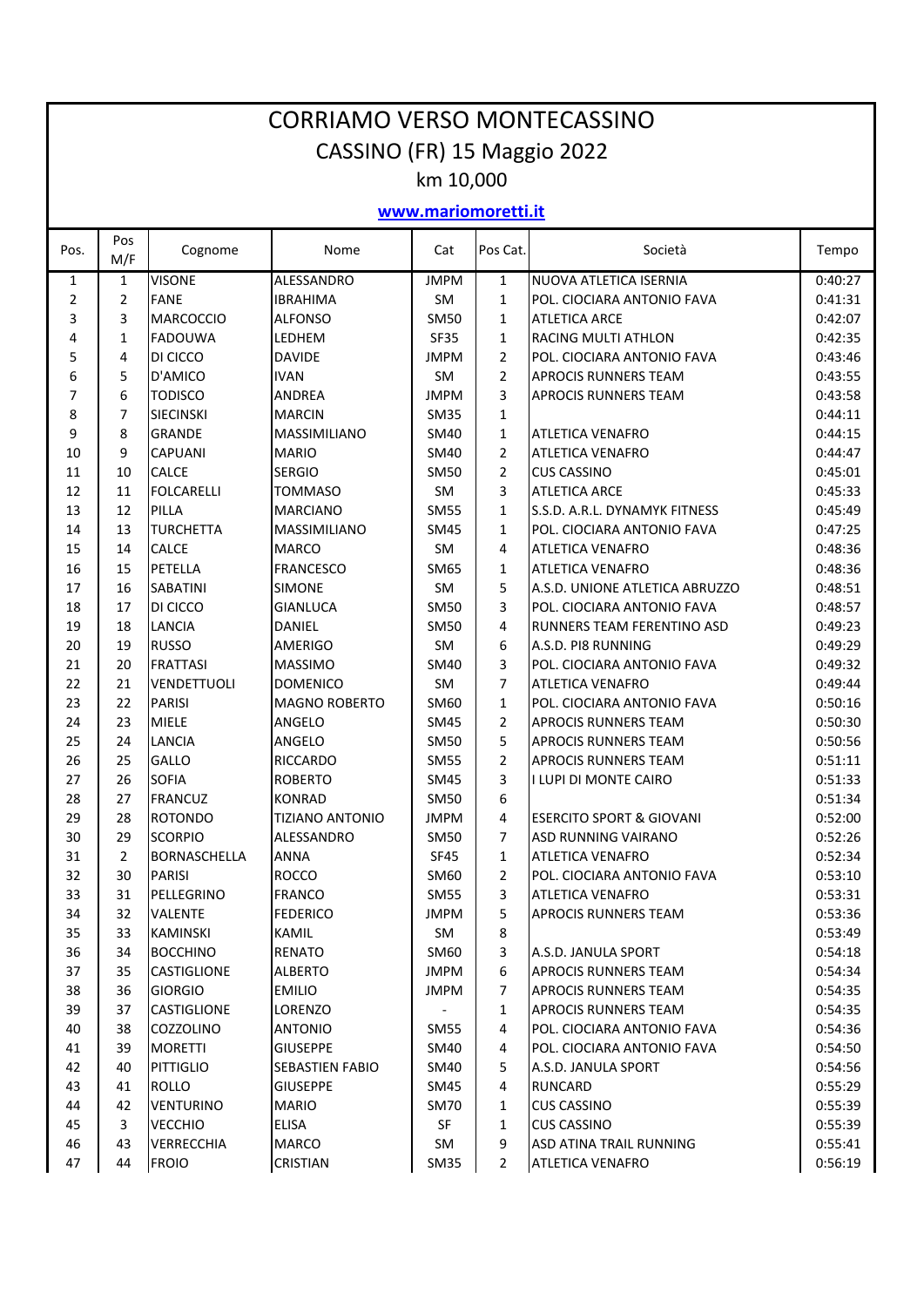| 48  | 45             | <b>PROIA</b>      | <b>VINCENZO</b>         | SM65        | 2              | POL. CIOCIARA ANTONIO FAVA                 | 0:56:24 |
|-----|----------------|-------------------|-------------------------|-------------|----------------|--------------------------------------------|---------|
| 49  | 46             | RENZO             | <b>GIANCARLO</b>        | SM60        | 4              | <b>APROCIS RUNNERS TEAM</b>                | 0:56:28 |
| 50  | 47             | <b>VENTRIGLIA</b> | <b>GIOVANNI</b>         | <b>SM35</b> | 3              | <b>RUNCARD</b>                             | 0:56:33 |
| 51  | 48             | <b>TUDINO</b>     | ALESSANDRO              | SM          | 10             | S.S.D. REGGIA POWER A.R.L.                 | 0:56:33 |
| 52  | 4              | DI MAURO          | <b>SIMONA</b>           | <b>SF50</b> | $\mathbf{1}$   | POL. CIOCIARA ANTONIO FAVA                 | 0:57:06 |
| 53  | 49             | <b>CYMERLIK</b>   | <b>KRZYSZTOF</b>        | SM60        | 5              |                                            | 0:57:28 |
| 54  | 50             | MASSARO           | PASQUALINO              | SM45        | 5              | POL. CIOCIARA ANTONIO FAVA                 | 0:57:37 |
| 55  | 51             | LOMBARDI          | <b>FRANCESCO</b>        | SM          | 11             | <b>CROSS TRAINING ITALIA ASDILETTANTIS</b> | 0:58:14 |
| 56  | 52             | <b>AIELLO</b>     | <b>LUCA</b>             | <b>SM50</b> | 8              | L'UNATICI ELLERA CORCIANO ASD              | 0:58:24 |
| 57  | 53             | DI MANNO          | <b>ANTONIO RAFFAELE</b> | <b>SM50</b> | 9              | POL. CIOCIARA ANTONIO FAVA                 | 0:58:26 |
| 58  | 54             | <b>IANNALFO</b>   | RINALDO                 | <b>SM55</b> | 5              | <b>ATLETICA VENAFRO</b>                    | 0:58:27 |
| 59  | 55             | <b>CAPIZZI</b>    | <b>ANDREA</b>           | JMPM        | 8              | <b>APROCIS RUNNERS TEAM</b>                | 0:58:36 |
| 60  | 56             | <b>SPINA</b>      | <b>MARCO</b>            | SM45        | 6              | POL. CIOCIARA ANTONIO FAVA                 | 0:58:45 |
| 61  | 57             | <b>CUOZZO</b>     | <b>DANILO</b>           | SM45        | $\overline{7}$ | POL. CIOCIARA ANTONIO FAVA                 | 0:58:58 |
| 62  | 58             | D'ELIA            | ALESSANDRO              | <b>SM35</b> | $\overline{4}$ | <b>ATLETICA VENAFRO</b>                    | 0:59:01 |
| 63  | 59             | BARZYK            | <b>KAROL</b>            | SM45        | 8              |                                            | 0:59:04 |
| 64  | 60             | MACHTELEWSKI      | <b>ARTUR</b>            | <b>SM50</b> | 10             |                                            | 0:59:05 |
| 65  | 61             | <b>DANESE</b>     | <b>GIUSEPPE</b>         | <b>SM50</b> | 11             | <b>ATLETICA VENAFRO</b>                    | 0:59:26 |
| 66  | 62             | <b>CIMORELLI</b>  | <b>GIOVANNI</b>         | <b>SM50</b> | 12             | <b>APROCIS RUNNERS TEAM</b>                | 0:59:28 |
| 67  | 63             | CAPRARO           | <b>GUGLIELMO</b>        | SM65        | 3              | POL. CIOCIARA ANTONIO FAVA                 | 0:59:44 |
| 68  | 64             | DI MANNO          | <b>ALBERTO</b>          | <b>SM50</b> | 13             | POL. CIOCIARA ANTONIO FAVA                 | 1:00:14 |
| 69  | 65             | <b>COCUZZOLI</b>  | <b>PATRIZIO</b>         | SM45        | 9              | POL. CIOCIARA ANTONIO FAVA                 | 1:00:44 |
| 70  | 66             | <b>BOJCZUK</b>    | <b>MATEUSZ</b>          | <b>SM</b>   | 12             |                                            | 1:01:15 |
| 71  | 5              | <b>CANCIANI</b>   | ANGELICA                | <b>JFPF</b> | $\mathbf{1}$   | A.S.D. POL. STUD. PONTECORVO               | 1:01:30 |
| 72  | 67             | MARANDOLA         | <b>GIUSEPPE</b>         | <b>SM35</b> | 5              | POL. CIOCIARA ANTONIO FAVA                 | 1:01:30 |
| 73  | 68             | SARAGOSA          | <b>FRANCESCO</b>        | SM45        | 10             | A.S.D. JANULA SPORT                        | 1:01:38 |
| 74  | 69             | <b>PULCINELLI</b> | <b>FABRIZIO</b>         | <b>SM50</b> | 14             | POL. CIOCIARA ANTONIO FAVA                 | 1:01:42 |
| 75  | 70             | <b>FIDELUS</b>    | <b>LESZEK</b>           | <b>SM50</b> | 15             |                                            | 1:02:40 |
| 76  | 71             | <b>BARILONE</b>   | <b>GIANFRANCO</b>       | <b>SM50</b> | 16             | POL. CIOCIARA ANTONIO FAVA                 | 1:02:52 |
| 77  | 72             | SARAGOSA          | <b>MARCELLO</b>         | <b>SM45</b> | 11             | A.S.D. JANULA SPORT                        | 1:03:19 |
| 78  | 73             | DI MURRO          | LUIGI PIO               | <b>SM65</b> | $\overline{4}$ | POL. CIOCIARA ANTONIO FAVA                 | 1:03:22 |
| 79  | 74             | PIETRZYK          | <b>KRZYSZTOF</b>        | <b>SM50</b> | 17             |                                            | 1:03:42 |
| 80  | 75             | <b>ZADURA</b>     | <b>KRZYSZTOF</b>        | <b>SM45</b> | 12             |                                            | 1:03:43 |
| 81  | 76             | KADZIELA          | PRZEMYSLAW              | SM45        | 13             |                                            | 1:03:46 |
| 82  | 77             | <b>FIORE</b>      | <b>EMILIANO</b>         | SM45        | 14             | ERNICA VEROLI ASD DILETTANTISTICA          | 1:03:56 |
| 83  | 78             | <b>FORTUNA</b>    | LIVIO                   | SM45        | 15             | <b>RUNCARD</b>                             | 1:04:03 |
| 84  | 79             | MONTAQUILA        | <b>LIBERATO</b>         | <b>SM55</b> | 6              | ASD RUNNING VAIRANO                        | 1:04:22 |
| 85  | 80             | <b>SIEJKA</b>     | <b>KRZYSZTOF</b>        | SM35        | 6              |                                            | 1:05:10 |
| 86  | 81             | DE ROSA           | <b>FRANCESCO</b>        | <b>SM55</b> | 7              | <b>ATLETICA VENAFRO</b>                    | 1:05:30 |
| 87  | 82             | GIANGRANDE        | <b>DOMENICO</b>         | SM45        | 16             | <b>ATLETICA VENAFRO</b>                    | 1:05:30 |
| 88  | 83             | VANNICELLI        | <b>FRANCESCO</b>        | <b>SM55</b> | 8              | S.S. LAZIO ATLETICA LEGGERA                | 1:06:08 |
| 89  | 84             | <b>ROTONDO</b>    | <b>CLAUDIO</b>          | SM45        | 17             | <b>APROCIS RUNNERS TEAM</b>                | 1:06:25 |
| 90  | 6              | MACHTELEWSKA      | <b>ALICJA</b>           | SF45        | $\overline{2}$ |                                            | 1:06:57 |
| 91  | 85             | <b>GATTI</b>      | <b>PHILIPO</b>          | <b>SM50</b> | 18             | <b>ATLETICA VENAFRO</b>                    | 1:07:06 |
| 92  | $\overline{7}$ | <b>PITTIGLIO</b>  | <b>FIORELLA</b>         | SF55        | $\mathbf{1}$   | <b>CUS CASSINO</b>                         | 1:07:45 |
| 93  | 86             | <b>DEPUTAT</b>    | <b>MAREK</b>            | <b>SM55</b> | 9              |                                            | 1:08:20 |
| 94  | 87             | CORTELLESSA       | <b>ERMINIO</b>          | SM65        | 5              | <b>APROCIS RUNNERS TEAM</b>                | 1:08:26 |
| 95  | 8              | CUOZZO            | <b>KATIA</b>            | SF45        | 3              | POL. CIOCIARA ANTONIO FAVA                 | 1:08:38 |
| 96  | 88             | LEE-MIKUS         | DANIEL                  | SM40        | 6              | <b>JFC NAPLES</b>                          | 1:08:42 |
| 97  | 89             | JEZEWSKI          | <b>JACEK</b>            | SM45        | 18             |                                            | 1:08:53 |
| 98  | 9              | NARDELLI          | <b>MARA</b>             | SF45        | 4              | <b>ASD RUNNING VAIRANO</b>                 | 1:09:08 |
| 99  | 90             | PANACCIONE        | <b>FIDIO</b>            | <b>SM55</b> | 10             | <b>APROCIS RUNNERS TEAM</b>                | 1:09:26 |
| 100 | 10             | MROCZEK           | SYLWIA                  | SF50        | $\overline{2}$ |                                            | 1:09:33 |
| 101 | 91             | MROCZEK           | <b>ROBERT</b>           | SM50        | 19             |                                            | 1:09:33 |
| 102 | 92             | <b>BOGUSLAW</b>   | <b>MAMINSKI</b>         | SM65        | 6              |                                            | 1:09:33 |
| 103 | 93             | <b>FREY</b>       | KAMIL                   | <b>SM35</b> | $\overline{7}$ |                                            | 1:09:44 |
|     |                |                   |                         |             |                |                                            |         |